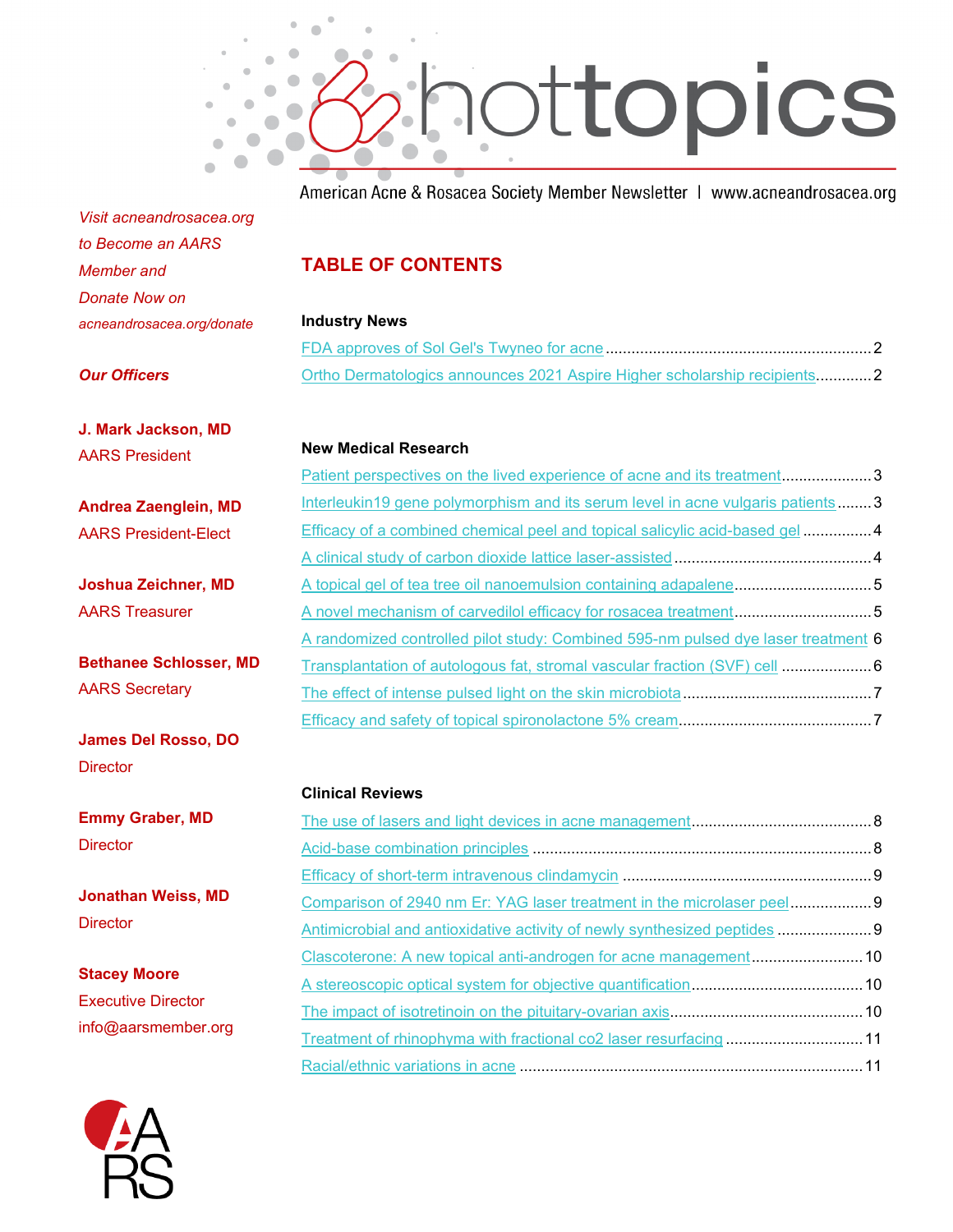# **Industry News**

#### <span id="page-1-0"></span>**FDA approves of Sol Gel's Twyneo for acne.** July 30, 2021. DermWire, Practical Dermatology. <https://practicaldermatology.com/news/fda-approves-of-sol-gels-twyneo-for-acne?c4src=news-landing:feed>

The FDA has approved Sol Ge's first proprietary drug product, TWYNEO (tretinoin/benzoyl peroxide) cream, 0.1%/3%, for the treatment of acne vulgaris in adults and pediatric patients nine years of age and older. TWYNEO uses Sol-Gel's patented technology to entrap tretinoin, a retinoid, and benzoyl peroxide within silica-based microcapsules to stabilize tretinoin from being degraded by benzoyl peroxide and to slowly release each of the active drug ingredients over time to provide a favorable efficacy and safety profile. TWYNEO is patent protected until 2038. Sol-Gel has partnered with Galderma to commercialize TWYNEO in the U.S. Sol-Gel expects to receive a regulatory milestone payment in conjunction with this approval and retains the option to regain U.S. commercialization rights five years following first commercialization in the US. "The FDA approval of TWYNEO underscores our ability to deliver innovative, proprietary drugs to the market," says Dr. Alon Seri-Levy, Co-Founder and Chief Executive Officer of Sol-Gel, in a news release. "Based on the clinical data observed, we believe that TWYNEO has the potential to change the treatment landscape for the tens of millions of patients suffering from acne vulgaris. With market leader, Galderma, handling the product launch of TWYNEO, we are excited that TWYNEO will soon be available to patients in the US. We remain focused on obtaining FDA approval of EPSOLAY® (benzoyl peroxide), our other Galderma-partnered product – the approval of which has been delayed due to FDA's COVID-19-related restrictions. We are also making progress on our innovative earlier stage programs for erlotinib, roflumilast and tapinarof with the intent of advancing them into the clinic." "Galderma was founded forty years ago around a commitment to serve the dermatological needs of healthcare professionals and their patients," says Baldo Scassellati Sforzolini, Global Head of Research & Development at Galderma. "Our heritage in acne dates back to our founding and we are excited to partner with Sol-Gel to bring yet another acne innovation to market for a condition that impacts up to 50 million Americans annually." "TWYNEO combines, for the first time, two of the most commonly used topical agents available for the treatment of acne into a single application. Due to stability issues, these products don't play well together, and we were never able to recommend even consecutive co-application of the two agents. Sol-Gel's technology has solved this problem," explains Hilary Baldwin, MD, Clinical Associate Professor of Dermatology, Rutgers Robert Wood Johnson School of Medicine, Medical Director, The Acne Treatment and Research Center and Past President of the American Acne and Rosacea Society. "The approval of TWYNEO offers patients efficacy with these two products in a single convenient application. I believe physicians will look forward to adding TWYNEO to their acne treatments toolbox." The New Drug Application (NDA) for TWYNEO was approved by the FDA on July 26, 2021. The NDA was supported by positive results from two Phase 3, randomized, double-blind, vehicle-controlled, multi-center studies (NCT03761784, and NCT03761810), in which TWYNEO demonstrated efficacy and a favorable tolerability profile in subjects nine years of age and older with facial acne vulgaris. TWYNEO is the first FDA-approved fixed-dose combination of tretinoin and benzoyl peroxide.

## <span id="page-1-1"></span>**Ortho Dermatologics announces 2021 Aspire Higher scholarship recipients.** July 29, 2021. Ortho Dermatologics. [https://ortho-dermatologics.com/staging/wp-content/uploads/ORD.0130.USA\\_.21-Trade-News-](https://ortho-dermatologics.com/staging/wp-content/uploads/ORD.0130.USA_.21-Trade-News-Release-Ortho-Announces-2021-Aspire-Higher-Recipients_FINAL.pdf)[Release-Ortho-Announces-2021-Aspire-Higher-Recipients\\_FINAL.pdf](https://ortho-dermatologics.com/staging/wp-content/uploads/ORD.0130.USA_.21-Trade-News-Release-Ortho-Announces-2021-Aspire-Higher-Recipients_FINAL.pdf)

Scholarships awarded to nine students affected by dermatologic conditions. Ortho Dermatologics, one of the largest prescription dermatology health care businesses, today announced the recipients of their 2021 Aspire Higher scholarship program. The program, which began in 2012, will award nine students who have been treated for a dermatologic condition with a scholarship up to \$10,000 to pursue their undergraduate or graduate degrees. "For nine years, Ortho Dermatologics has supported students in achieving their higher education goals through our Aspire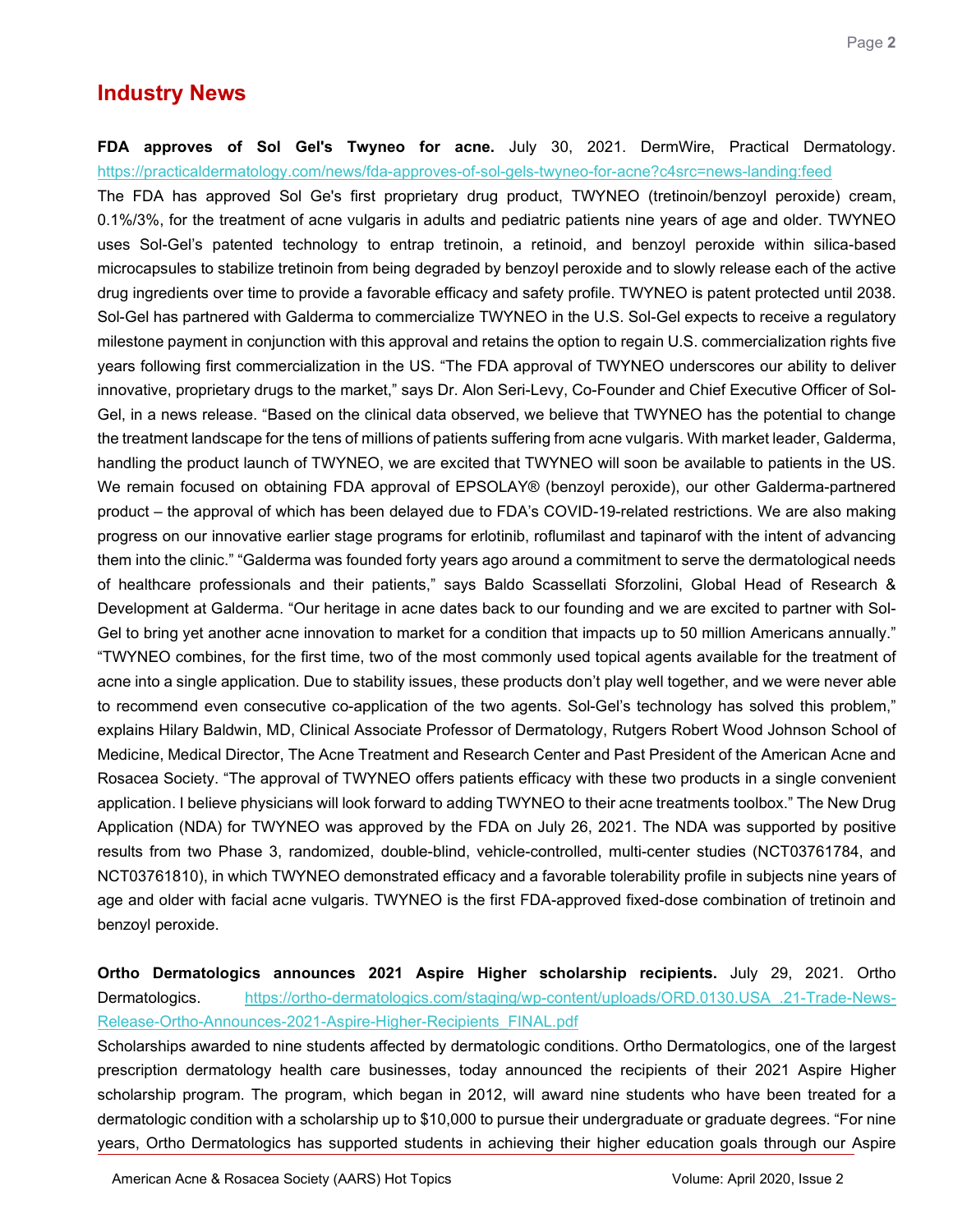Higher scholarship program. Beyond the demands of their schooling and extracurricular activities, these students have also had to manage the burden of living with a skin condition," said Scott Hirsch, senior vice president and chief strategy officer, Bausch Health, and president, Ortho Dermatologics. "The stories our 2021 scholarship recipients shared with us are inspiring, and we are honored to provide them with this award to recognize their achievements and help them pursue their academic aspirations." The 2021 honorees were chosen from nearly 150 applications and were selected in part due to their essays overviewing their educational journeys while living with dermatologic conditions and the role a health care professional played in treating the condition. The applications were judged by an independent panel of dermatologists from across the country. The Aspire Higher scholarship program recognizes students across a wide range of educational pursuits, with scholarships in three categories, including the Undergraduate Scholar Awards, the Graduate Scholar Awards, and the Today's Woman Scholar Awards for mothers pursuing undergraduate or graduate degrees.

[Download Reference Document](https://files.constantcontact.com/c2fa20d1101/8e6b5107-45eb-4ef0-a57a-f99ca119435b.pdf)

### **New Medical Research**

<span id="page-2-0"></span>**Patient perspectives on the lived experience of acne and its treatment among adult women with acne: A qualitative study.** Barbieri JS, Fulton R, Neergaard R, et al. JAMA Dermatol. 2021 Jul 28. doi: 10.1001/jamadermatol.2021.2185. Online ahead of print.<https://pubmed.ncbi.nlm.nih.gov/34319378/>

Introduction: Acne often persists into adulthood in women. However, few studies have specifically explored the lived experience of acne in adult populations. Objective: To examine the lived experience of acne and its treatment among a cohort of adult women. Design, setting, and participants: A qualitative analysis was conducted from free listing and open-ended, semistructured interviews of patients at a large academic health care system (University of Pennsylvania Health System) and a private practice (Dermatologists of Southwest Ohio). Fifty women 18 to 40 years of age with moderate to severe acne participated in interviews conducted between August 30, 2019, and December 31, 2020. Main outcomes and measures: Free-listing data from interviews were used to calculate the Smith S, a measure of saliency for each list item. Semistructured interviews were examined to detect themes about patient perspectives regarding their acne and its treatment. Results: Fifty participants (mean [SD] age, 28 [5.38] years; 24 [48%] White) described acne-related concerns about their appearance that affected their social, professional, and personal lives, with many altering their behavior because of their acne. Depression, anxiety, and social isolation were commonly reported. Participants described successful treatment as having completely clear skin over time or a manageable number of blemishes. Many participants described frustration with finding a dermatologist with whom they were comfortable and with identifying effective treatments for their acne. Conclusions and relevance: The results of this qualitative study suggest that women with acne have strong concerns about appearance and experience mental and emotional health consequences and disruption of their personal and professional lives. In addition, many patients describe challenges finding effective treatments and accessing care. Future trials to understand the optimal treatment approaches for women with acne are needed to improve outcomes in this population.

<span id="page-2-1"></span>**Interleukin19 gene polymorphism and its serum level in acne vulgaris patients.** Bazid BASE, Marae A, Tayel N, et al. J Immunoassay Immunochem. 2021 Jul 22. doi: 10.1080/15321819.2021.1952425. Online ahead of print. <https://pubmed.ncbi.nlm.nih.gov/34292139/>

Numerous cytokines are involved in acne vulgaris pathogenesis, though few studies correlate interleukin IL-19 to acne vulgaris. So this study aimed to assess the IL-19 (rs 2243191) gene polymorphism and its serum level in acne vulgaris. This case-control study involved 90 acne vulgaris cases and 90 age- and sex-matched controls. Acne severity was assessed according to Global Acne Grading System (GAGS), and serum IL-19 was assessed by ELISA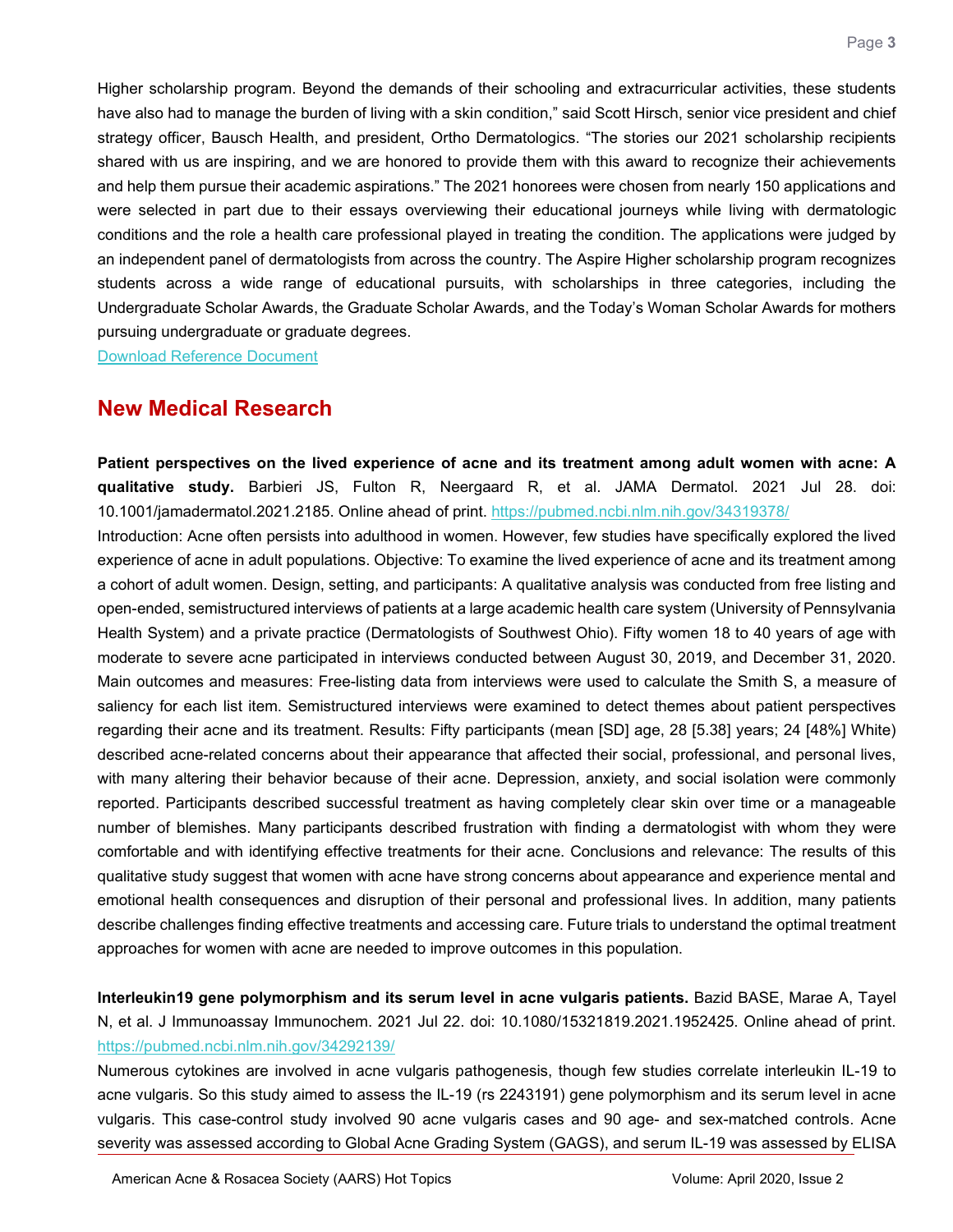and IL-19 (rs 2243191) gene polymorphism was assessed by real time PCR. This study showed that acne cases had significantly higher IL-19 levels than controls. Also, its level was significantly higher in severe cases than moderate and mild cases. Regarding IL-19 gene polymorphism (rs 2243191), TT and CT genotypes were significantly higher in patients than in controls. The incidence of minor allele T was greater in patients than in controls. There were significant differences between IL-19 genotypes and disease severity. Serum IL-19 was significantly higher in genotypes TT and CT acne cases than in those with genotype CC. We concluded that TT genotype of IL-19 might be a hereditary risk factor for acne vulgaris development. It is associated with a high IL-19 serum level, which could be a marker of acne severity.

## <span id="page-3-0"></span>**Efficacy of a combined chemical peel and topical salicylic acid-based gel combination in the treatment of active acne.** Calvisi L. J Cosmet Dermatol. 2021 Jul;20 Suppl 2:2-6. doi: 10.1111/jocd.14281. <https://pubmed.ncbi.nlm.nih.gov/34318988/>

Background: Acne vulgaris is a common skin condition affecting the pilosebaceous unit of the skin characterized by the presence of comedones, papules, pustules, nodules, and cysts, which might result in permanent scars. It commonly affects adolescents, but it can occur in any age-group with the second group of incidence in young women in their 30s. Acne vulgaris can highly affect a person's quality of life. Therefore, it is necessary to act against it to prevent emotional impact and long-term complications. Aim: This study aimed to demonstrate the efficacy of a chemical peel in combination with a home care-exfoliating and purifying product in improving mild and moderate acne. Methods: The study included 45 patients with mild-to-moderate acne. Patients were treated with a chemical peel containing a mix of salicylic acid, pyruvic acid, and retinoic acid once every 3 weeks for 4 times, plus a home care treatment after the healing process. Michaelson's acne severity score, Subject Global Aesthetic Improvement Scale, and Face Skin Q questionnaire were used to evaluate patients' skin improvement and patients' satisfaction. Results: All patients have shown improvement in skin lesions after 4 sessions of chemical peel according to Michaelson's acne severity score and Subject Global Aesthetic Improvement Score. Face Skin Q questionnaire demonstrated an improved quality of life in all treated patients. Conclusion: The combination of salicylic acid-based chemical peel plus exfoliating home care treatment appears to be a very good strategy against acne. Therefore, the physician may use this combination as an effective treatment for patients dealing with acne vulgaris.

# <span id="page-3-1"></span>**A clinical study of carbon dioxide lattice laser-assisted or microneedle-assisted 5-aminolevulinic acid-based photodynamic therapy for the treatment of hypertrophic acne scars.** Yan D, Zhao H, Li C, et al. Photodermatol Photoimmunol Photomed. 2021 Jul 17. doi: 10.1111/phpp.12716. Online ahead of print. <https://pubmed.ncbi.nlm.nih.gov/34273202/>

Objective: To study the clinical efficacy, recurrence rate and safety of 5-aminolevulinic acid-based photodynamic therapy (ALA-PDT) combined with microneedle or CO2 lattice laser (CO2FL), in comparison with intrascar betamethasone injection in the treatment of hypertrophic acne scar. Methods: Fifty-two patients with hypertrophic acne scars at the mandibular angle were enrolled and assigned to different therapy groups. Sixteen patients were treated with microneedle-assisted incorporation of ALA. Twenty-eight patients underwent CO2FL-assisted incorporation of ALA. Eight patients received standard therapy with intrascar injection of glucocorticoid. Two dermatologists, blinded to the therapy groups, independently evaluated the scars in all patients using the average value of the Vancouver Scar Scale score, which was treated as an integer variable. Results: After three rounds of treatment, there was no significant difference in therapeutic effective rate among the microneedle, laser and topical glucocorticoid groups (93.75% vs 100% vs 100%, P = .855). One out of 16 patients (6.25%) in the microneedle group, no patient (0%) in the laser group and two out of eight patients (25%) in the topical glucocorticoid group had recurrence. The laser group showed a higher rate of adverse effects, which were usually mild and reversible, except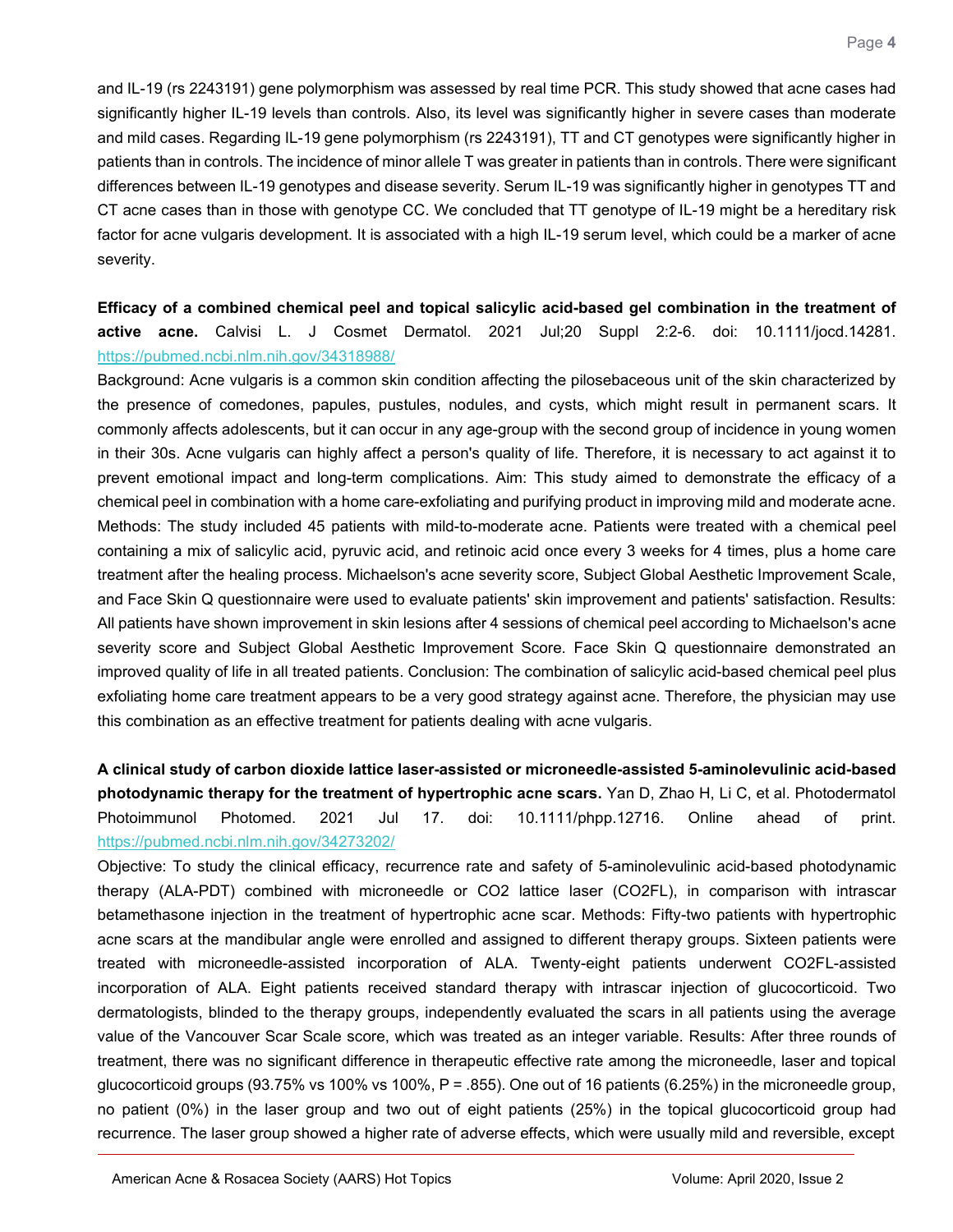for pigmentation. Adverse reactions could be completely subsided within 3 weeks. Conclusions: Either CO2FL or microneedle combined ALA-PDT for hypertrophic scar, as to topical glucocorticoid therapy, showed equivalent clinical effects but lower recurrence rate within 6 months of follow-up period.

<span id="page-4-1"></span>**A novel mechanism of carvedilol efficacy for rosacea treatment: Toll-like receptor 2 inhibition in macrophages.** Zhang J, Jiang P, Sheng L, et al. Front Immunol. 2021 Jul 12;12:609615. doi: 10.3389/fimmu.2021.609615. eCollection 2021.<https://pubmed.ncbi.nlm.nih.gov/34322115/>

Background: Rosacea, a chronic inflammatory skin disorder etiologically associated with immune cells and the antibacterial peptide cathelicidin LL-37, can be effectively treated by oral carvedilol administration. Objective: To investigate the molecular mechanisms underlying carvedilol efficacy in rosacea treatment. Methods: Skin samples of patients with rosacea were subjected to histopathological (hematoxylin and eosin) and immunohistochemical (CD68, Toll-like receptor 2 (TLR2), kallikrein 5, cathelicidin, TNF-α, and IL-1β) evaluation. An in vivo murine rosacea-like inflammation model was established by LL-37 intradermal injection with or without carvedilol gavage-based pretreatment. Erythema proportion (Image J) and skin redness (L\*a\*b colorimetry) were quantified. Murine skin samples underwent pathological examination for inflammatory status and immunofluorescence staining. Murine skin and lipopolysaccharide-stimulated RAW 264.7 cells with or without carvedilol pretreatment were evaluated by quantitative reverse transcription-polymerase chain reaction and western blotting. Clinical facial images of patients were obtained using the VISIA skin analysis system before, 4, and 6 months following oral carvedilol administration. Results: Rosacea skin lesions exhibited more pronounced inflammatory cell infiltration than peripheral areas, with profound macrophage infiltration and inflammatory cytokines (TLR2, kallikrein 5, cathelicidin, TNF-α, and IL-1β). In vivo, carvedilol alleviated inflammation in LL-37 mice, down-regulating TLR2, KLK5, and cathelicidin expression. In vitro, carvedilol decreased TLR2 expression in RAW 264.7 cells, further reducing KLK5 secretion and LL-37 expression and ultimately inhibiting rosacea-like inflammatory reactions. Clinical manifestations and facial redness obviously improved during 6-month follow-up with systemic carvedilol administration. Conclusion: Carvedilol is effective against rosacea, with inhibition of macrophage TLR2 expression as a novel anti-inflammatory mechanism. [Download Reference Document](https://files.constantcontact.com/c2fa20d1101/475523b8-ed4f-4d7e-964a-ce5a9227dc17.pdf)

<span id="page-4-0"></span>**A topical gel of tea tree oil nanoemulsion containing adapalene versus adapalene marketed gel in patients with acne vulgaris: A randomized clinical trial.** Najafi-Taher R, Jafarzadeh Kohneloo A, Eslami Farsani V, et al. Arch Dermatol Res. 2021 Jul 12. doi: 10.1007/s00403-021-02267-2. Online ahead of print. <https://pubmed.ncbi.nlm.nih.gov/34251536/>

Adapalene is used for treatment of acne vulgaris, a common dermatological disease. Nano-based carriers have been developed to improve solubility and bioavailability of adapalene and other acne treatment drugs. In our previous report, tea tree oil nanoemulsion containing adapalene gel (TTO NE + ADA Gel) showed appropriate physical and biological properties such as stability, viscosity, pH, size, morphology and biocompatibility in an animal model. The present study was designed to assess efficacy and safety of the TTO NE + ADA Gel in comparison with 0.1% adapalene marketed gel (ADA Marketed Gel). A total of 100 patients were randomized to receive TTO NE + ADA Gel or ADA Marketed Gel, once daily at night, for 12 weeks. Analysis for efficacy was conducted by acne lesion count (total, inflammatory and non-inflammatory) and acne severity index at weeks 4, 8 and 12 using generalized estimating equation along with the safety assessments in each measurement for assessing dryness, erythema, burning sensation and irritation. Significantly better reduction in total, inflammatory, and non-inflammatory acne lesions were reported for TTO NE + ADA Gel as compared to the ADA Marketed Gel overall and on each measurement occasion (p value < 0.001 for all). Mean acne severity index also reduced with TTO NE + ADA Gel significantly in comparison with ADA Marketed Gel (p value < 0.001). Dryness was the most common adverse effect reported in both groups and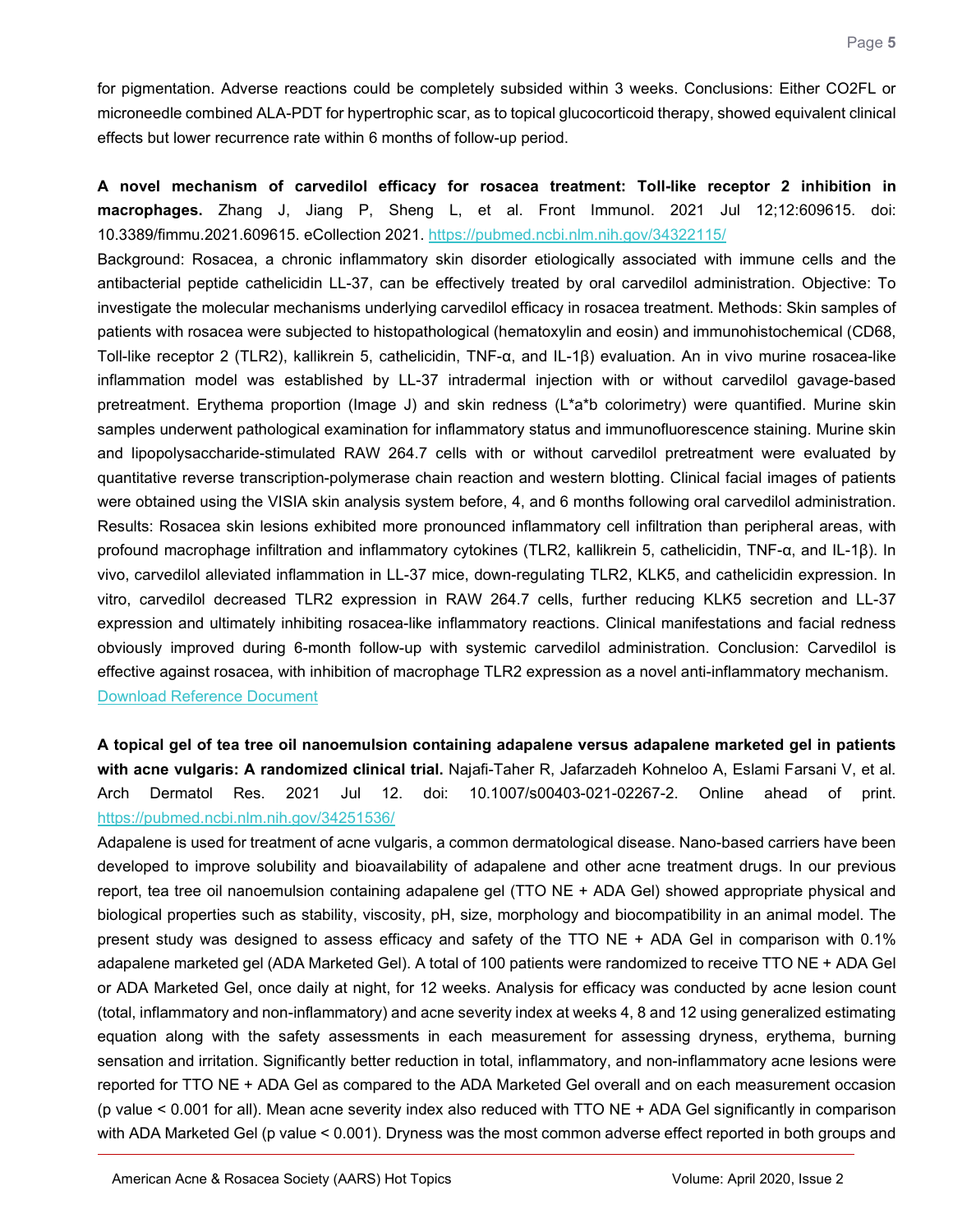it was higher in TTO NE + ADA Gel group. In conclusion, TTO NE + ADA Gel compared to ADA Marketed Gel appears more effective in the treatment of acne vulgaris, with no important change in adverse effects.

<span id="page-5-0"></span>**A randomized controlled pilot study: Combined 595-nm pulsed dye laser treatment and oxymetazoline hydrochloride topical cream superior to oxymetazoline hydrochloride cream for erythematotelangiectatic rosacea.** Sodha P, Suggs A, Munavalli GS, Friedman PM. Lasers Surg Med. 2021 Jul 7. doi: 10.1002/lsm.23439. Online ahead of print.<https://pubmed.ncbi.nlm.nih.gov/34233378/>

Background and objectives: We evaluated if oxymetazoline therapy combined with 595-nm pulsed dye laser (PDL) will be more beneficial than topical oxymetazoline alone for the improvement of erythematotelangiectatic rosacea. Study design/materials and methods: This was a randomized, controlled, prospective clinical trial approved by an independent Institutional Review Board, which enrolled 34 patients with moderate to severe clinical erythema (CEA) into a two-arm study of PDL with concomitant oxymetazoline cream (Arm 1) and oxymetazoline cream alone (Arm 2). Patients in Arm 1 were treated with 3 monthly laser sessions, which were started after 1 month of topical oxymetazoline cream. Thirty subjects continued with the study, and 25 subjects (Arm 1: 14, Arm 2: 11) completed the 6-month follow-up. With photographic comparison to baseline images, efficacy endpoints were based on clinical onsite grading by both the investigator and the patient, using the grading tools for CEA, Global Aesthetic Improvement (GAI) assessment, vessel size improvement, and subject self-assessment. These scales were assessed at baseline and/or at each clinical follow-up at 1, 2, 3, and 6 months. Subject satisfaction as well as post-treatment immediate response and treatment-associated pain scores were also evaluated. Results: Statistically significant improvement in CEA was seen in both arms at the 1-, 2-, and 3-month post-baseline visits (P < 0.01). Only Arm 1 presented statistically significant improvement in CEA (P < 0.001) at 6 months post baseline with a mean score of 1.6 (almost clear-mild) compared with 3.2 at baseline. Arm 1 showed significantly greater mean vessel size improvement at 3 months (P < 0.01) and 6 months (P < 0.05) post baseline compared to Arm 2. Significantly greater improvement (P < 0.05) in the investigator GAI score was reported at the 2- and 6-month follow-ups compared with Arm 2. Subject GAI scores showed statistically significant greater improvement in Arm 1 compared with Arm 2 at both the 3- and 6-month followups (P < 0.01). There were no complications or long-term effects associated with PDL or topical oxymetazoline treatments. Conclusion: The prospective trial verifies a safe, enhanced clinical outcome with the combination of PDL therapy and topical oxymetazoline for the treatment of erythematotelangiectatic rosacea patients. [Download Reference Document](https://files.constantcontact.com/c2fa20d1101/51dc29a4-eede-44f9-8426-e10d88b534b9.pdf)

<span id="page-5-1"></span>**Transplantation of autologous fat, stromal vascular fraction (SVF) cell and platelet rich plasma (PRP) for cell therapy of atrophic acne scars: Clinical evaluation and biometric assessment.** Nilforoushzadeh MA, Heidari-Kharaji M, Alavi S, et al. J Cosmet Dermatol. 2021 Jul 6. doi: 10.1111/jocd.14333. Online ahead of print. <https://pubmed.ncbi.nlm.nih.gov/34228901/>

Scarring is an unfortunate result of acne because it causes the psychological and cosmetic problems for the patients. Unfortunately, no single treatment is suitable, and using multiple methods may have a better result. The autologous fat and stromal vascular fraction (SVF) cells and their secretory factors can enhance the angiogenesis, collagen synthesis, and migration of fibroblasts, therefore, regenerate hurt tissues. Moreover, other treatments for acne scarring, like platelet rich plasma (PRP), induce the increase of scare. This study aimed to verify the effectiveness of transplantation of autologous fat, SVF cells, and PRP as cell therapy techniques on atrophic acne scars. This study included into 9 adult patients with atrophic acne scars on face. All patients received the transplantation of autologous fat, stromal vascular fraction (SVF) cells, and PRP. The treatment outcome was measured by biometric assessment (Visioface 1000 D, Colorimeter, multi-probe adapter Cutometer Tewameter, Mexameter, and skin ultrasound imaging system), also the satisfaction of patients was evaluated. The patients were followed 6 months after the treatment.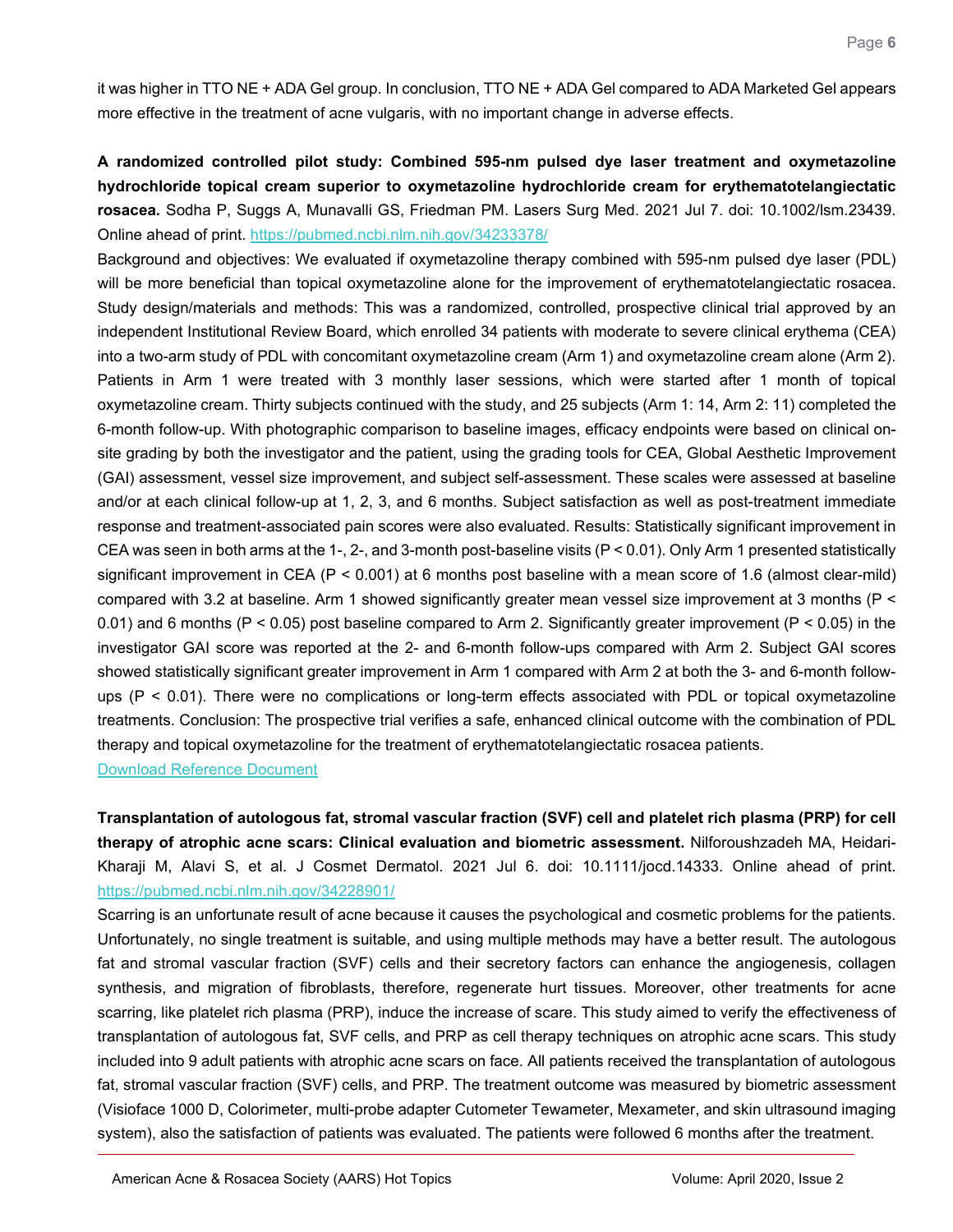There was a significant improvement in the skin pores, spots, skin lightness and melanin content of skin, skin elasticity and TEWL (trans epidermal water loss) after 6 months of the treatment. Furthermore, denser skin layers were observed both in the epidermis and dermis. Moreover, 66.6 % of patients showed good satisfaction after the treatment. In brief, the transplantation of autologous fat, SVF cells, and PRP is an effective cell therapy for atrophic acne scars.

<span id="page-6-0"></span>**The effect of intense pulsed light on the skin microbiota and epidermal barrier in patients with mild to moderate acne vulgaris.** Liu J, Liu L, Zhou L, et al. Lasers Surg Med. 2021 Jul 5. doi: 10.1002/lsm.23426. Online ahead of print.<https://pubmed.ncbi.nlm.nih.gov/34224604/>

Background and objectives: The skin microbiota partly determined by epidermal barrier plays an important role in acne vulgaris and intense pulsed light (IPL) has been verified as a safe and effective therapeutic option for this disease. Nevertheless, the exact role of the IPL treatment on the skin microbiota and epidermal barrier for patients with acne vulgaris remains unclear. This article was designed to solve this problem. Study design/materials and methods: Nineteen healthy controls and 20 patients with mild to moderate acne were enrolled in this study, who received IPL treatment for 12 weeks. The epidermal barrier and skin samples were collected at baseline and after treatment. The microbial diversity was analyzed based on a high-throughput sequencing approach, which targets the V3-V4 region of the bacteria 16S ribosomal RNA genes. Results: After treatment of IPL, the Global Acne Grading System (GAGS) scores, sebum, sclererythrin, and red area of patients were significantly improved by IPL treatment (P < 0.05). Although there was no difference in microbiota diversity before and after IPL treatment, the Nonmetric Multidimension Scaling (NMDS) analysis showed that the samples of the acne patients before and after treatment could be divided into two different sets by skin microbiota ( $P = 0.011$ ), which could be verified by heatmap analysis. Moreover, we found that the relative abundance of Staphylococcus epidermidis (S. epidermidis) significantly increased, but Cutibacterium acnes (C. acnes) decreased after IPL treatment. The sebum concentration was positively correlated with PH value ( $R = 0.525$ ,  $P = 0.017$ ), and the GAGS was positively associated with both sclererythrin  $(R = 0.477, P = 0.002)$  and red area  $(R = -0.503, P = 0.001)$ . Conclusions: IPL could successfully improve the GAGS scores of acne vulgaris, as well as regulate the equilibrium between C. acnes and S. epidermidis and inhibit the sebum secretion.

[Download Reference Document](https://files.constantcontact.com/c2fa20d1101/5951324a-7335-40bd-911a-2647a0cd5707.pdf)

<span id="page-6-1"></span>**Efficacy and safety of topical spironolactone 5% cream in the treatment of acne: A pilot study.** Ayatollahi A, Samadi A, Bahmanjahromi A, et al. Health Sci Rep. 2021 Jul 1;4(3):e317. doi: 10.1002/hsr2.317. eCollection 2021 Sep.<https://pubmed.ncbi.nlm.nih.gov/34250269/>

Background: Spironolactone is an effective treatment for female patients with acne vulgaris. However, topical spironolactone could be a valuable treatment option in both male and female acne patients due to the less possibility of systemic side effects with its topical formulation. Objective: To evaluate the efficacy and safety of 5% spironolactone cream in the treatment of mild to moderate acne vulgaris. Methods: In this pilot clinical trial, topical spironolactone 5% was evaluated to treat patients with mild to moderate acne twice a day for 8 weeks. The rate of improvement as any alterations in the number of open and closed comedones, facial inflammatory papules, and acne global grading scores were assessed. Moreover, skin biometric characteristics including skin hydration, erythema, transepidermal water loss (TEWL), pH, sebum, and Propionibacterium acnes bacteria activity were also assessed following the treatment. Results: Fifteen patients participated in our study with a mean age of  $25 \pm 4.87$  years old. A total of 66.6% (n = 10) were female and 33.4% (n = 5) were male. The number of acne papules, open and closed comedones, and acne global grading score decreased significantly 4 and 8 weeks after the beginning of treatment (P < .05). No considerable side effect was reported. Moreover, there was no significant difference between the skin hydration, melanin, erythema, TEWL, pH index, sebum, and P acnes bacteria activity before, 4, and 8 weeks after the treatment with topical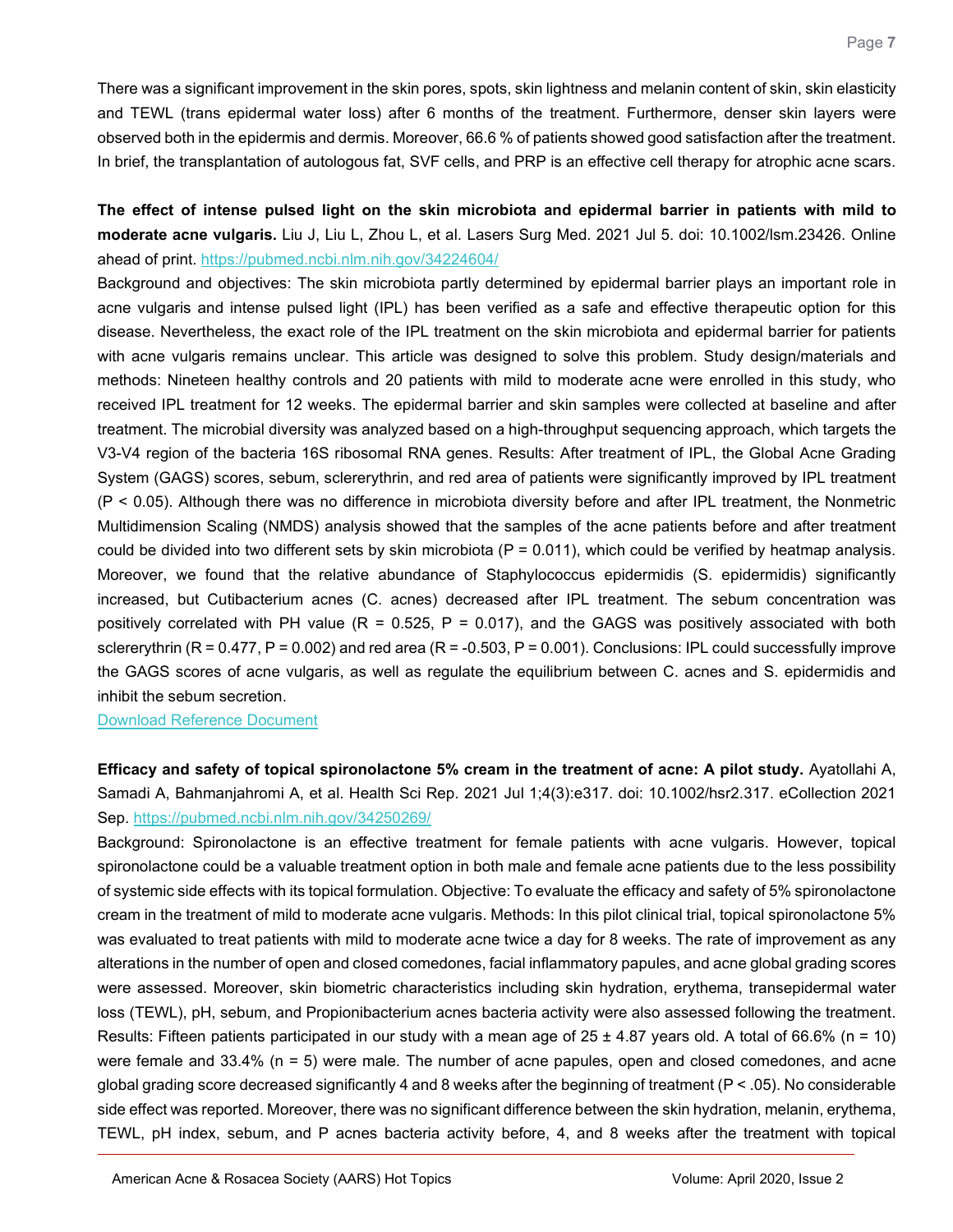spironolactone cream (P > .05). Conclusion: The topical 5% spironolactone cream seems to be an effective and safe treatment of acne vulgaris in both male and female patients.

[Download Reference Report](https://files.constantcontact.com/c2fa20d1101/464846ff-5627-4b27-b29e-d8497f891967.pdf)

# **Clinical Reviews**

<span id="page-7-0"></span>**The use of lasers and light devices in acne management: An update.** Li MK, Liu C, Hsu JTS. Am J Clin Dermatol. 2021 Jul 21. doi: 10.1007/s40257-021-00624-5. Online ahead of print.<https://pubmed.ncbi.nlm.nih.gov/34287769/> Acne vulgaris is a disease of the pilosebaceous unit and the most common inflammatory dermatosis worldwide. It is also associated with significant economic burden. Limitations of conventional topical and systemic treatments include long treatment course, intolerable adverse effects, antibiotic resistance, and patient compliance. Therefore, laser and light-based interventions present as alternative options over the past decade and have been used in combination with conventional pharmacological therapies and other physical modalities. An updated overview on the use of lasers and light-based devices in acne management is presented to help clinicians understand the safety and efficacy of these treatment options. The effectiveness of neodymium:yttrium aluminum garnet (Nd:YAG) for treating acne is supported by more high-level studies compared with other laser devices. There is limited evidence to support the use of CO2 lasers, potassium titanyl phosphate lasers, and 1565-nm non-ablative fractional lasers for treating acne. Among light devices, photodynamic therapy is the most studied, showing higher efficacies than some of the conventional topical and oral acne therapies. Intense-pulsed light and blue light therapies also show favorable outcomes. A limitation is that most studies are non-randomized and lack a control group, and report on a variety of device settings, treatment regimens, and outcome measures, making it challenging to summarize and generalize findings. Although the use of laser and light devices to treat acne is promising, further work with randomized controlled study designs and larger sample sizes will provide improved guidance on the application of these modalities.

[Download Reference Document](https://files.constantcontact.com/c2fa20d1101/a95bfe18-69c0-45a0-b7db-1177a3bc6016.pdf)

<span id="page-7-1"></span>**Acid-base combination principles for preparation of anti-acne dissolving microneedles loaded with azelaic acid and matrine.** Xing M, Yang G, Zhang S, Gao Y. Eur J Pharm Sci. 2021 Jul 17;165:105935. doi: 10.1016/j.ejps.2021.105935. Online ahead of print.<https://pubmed.ncbi.nlm.nih.gov/34284096/>

To overcome the poor solubility, skin irritation, and low permeability of azelaic acid (AZA) existed on the marketed formulations, a co-drug principle via matrine (MAT) was adopted to prepare anti-acne dissolving microneedles (DMNs). The formula was optimized according to the solubility and antibacterial activity of novel ionic salt. The results indicated solubilization of AZA could be achieved at a molar ratio between AZA and MAT was 1:1. Meanwhile, synergistic antibacterial and anti-irritative properties were acquired. The matrix materials were composed of sodium carboxymethyl cellulose (CMC), polyvinylpyrrolidone (PVP), and trehalose. And drug loadings of AZA and MAT in DMNs were 201.88  $\pm$  4.81 µg and 259.71  $\pm$  1.72 µg, respectively. After insertion into porcine skin for 10 h, the cumulative permeability of AZA and MAT were 68.16%  $\pm$  3.79% and 57.37  $\pm$  5.17%, respectively, while just 4.13  $\pm$ 0.39% (p < 0.01) was detected for commercially available AZA gel. In vitro antibacterial experiment, bacteriostatic rates of DMNs were all above 95% for Staphylococcus aureus, Staphylococcus epidermidis, and Propionibacterium acnes. Besides, DMNs exhibited no cytotoxicity and skin irritation. In conclusion, combination between AZA and MAT addressed shortcomings of AZA, and made it easier, safer, and more effective in acne treatment.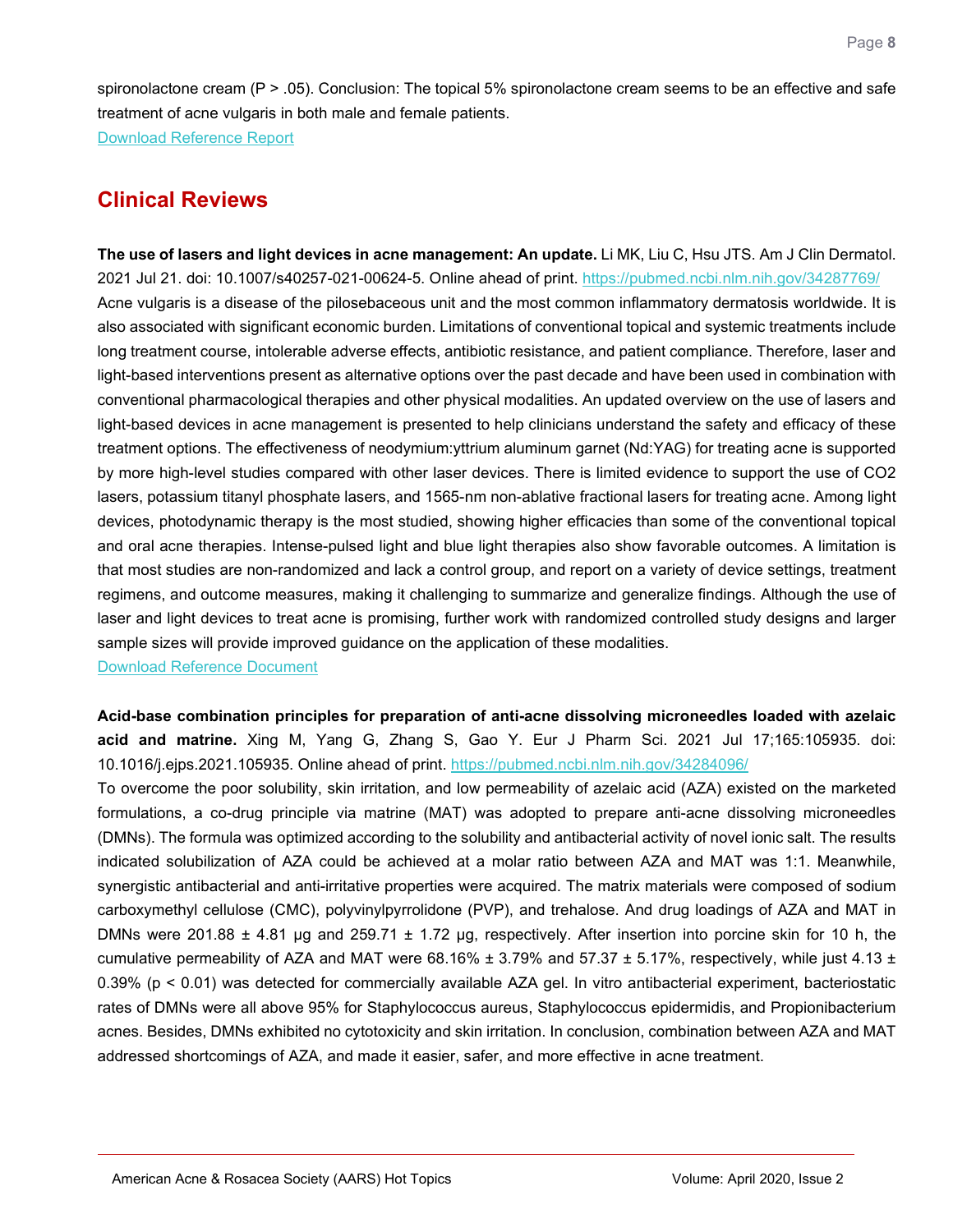<span id="page-8-0"></span>**Efficacy of short-term intravenous clindamycin prior to oral clindamycin-rifampicin treatment in hidradenitis suppurativa: A retrospective case-series.** Nikolakis G, Kristandt A, Hauptmann M, et al. Br J Dermatol. 2021 Jul 16. doi: 10.1111/bjd.20645. Online ahead of print.<https://pubmed.ncbi.nlm.nih.gov/34270785/>

Antibiotics represent the first-line hidradenitis suppurativa (HS) treatment, although HS is not an infectious disease. Prolonged antibiotic courses exhibit an anti-inflammatory effect, utilized for treating follicular/inflammatory skin diseases, e.g. acne and rosacea. Clindamycin/rifampicin or tetracyclines are usually administered for 10 to 12 weeks in moderate-to-severe HS treatment, mostly based on retrospective studies using non-validated severity scoring systems.

[Download Reference Document](https://files.constantcontact.com/c2fa20d1101/2edd62a3-a49b-444d-87e1-3dc75ef5ee1c.pdf)

<span id="page-8-1"></span>**Comparison of 2940 nm Er: YAG laser treatment in the microlaser peel, fractional ablative laser, or combined modes for the treatment of concave acne scars.** Chen L, Wang Y, Jiang L, et al. Medicine (Baltimore). 2021 Jul 16;100(28):e26642. doi: 10.1097/MD.0000000000026642.<https://pubmed.ncbi.nlm.nih.gov/34260562/>

Objective: To compare and analyze the effects of Er:YAG laser treatment in the microlaser peeling, fractional ablative laser, or combined modes for the treatment of concave acne scars. Method: Ninety patients of concavity acne scar were randomly assigned to three different groups: microlaserpeeling mode group (MM group), fractional ablative mode group (FM group) and combined mode group (CM group). MM group received microlaserpeeling mode with depth of 60 μm and a repetition rate of 20%, FM group received fractional ablative mode with depth of 300 μm and a fractional density of 8%, and CM group received a fractional depth of 200 μm, density of 8%, and a peeling depth of 30 μm, repetition rate of 20%. All patients were evaluated for their treatment effects and side effects 30 days after treatment, including the treatment satisfaction, the ECCA grading scale, pain score and pigmentation level. Results: According to the effect satisfaction of patients' self-assessment, the difference among the three groups was statistically significant ( $P < .05$ ), the CM group was better than the other two groups, but there was no significant difference between the FM group and the MM group  $(P > 0.05)$ . About the ECCA grading scale 30 days after treatment, the statistical result among the three groups was significant ( $P < .05$ ), the CM group is much lower than the FM group which is approximately equal to the MM group. There was statistical difference in pain score among the three groups and every two groups  $(P < .05)$ , the CM group had the highest pain score, while FM group had the lowest. About the pigmentation level, there was statistical difference among the three groups ( $P < .05$ ), FM group had the lightest pigmentation, while the CM group had the heaviest. Conclusions: Three treatment modes are all effective in treating the concavity acne scar. Among the three modes, CM group is best effective, also accompanied with the most severe side effect; FM group achieves the best balance between treatment effect and side effect. The treatment practices indicate that when the Er:YAG laser with a wavelength of 2940 nm is used to treat concavity acne scars, the right treatment mode should be subject to the severity of the scar.

[Download Reference Document](https://files.constantcontact.com/c2fa20d1101/07af9ff9-e343-44ea-8bcb-83542d00ea8f.pdf)

<span id="page-8-2"></span>**Antimicrobial and antioxidative activity of newly synthesized peptides absorbed into bacterial cellulose carrier against acne vulgaris.** Golonka I, Greber KE, Oleksy-Wawrzyniak M, et al. Int J Mol Sci. 2021 Jul 12;22(14):7466. doi: 10.3390/ijms22147466.<https://pubmed.ncbi.nlm.nih.gov/34299085/>

The ongoing search for effective treatment of Acne vulgaris is concentrated, i.a., on natural peptides with antimicrobial properties. The aim of this work was the development of new amino acid derivatives with potential activity on dermal infections against selected microorganisms, including the facultative anaerobe C. acne. The peptides P1-P6 were synthesized via Fmoc solid phase peptide synthesis using Rink amide AM resin, analyzed by RP-HPLC-MS, FTIR, DPPH radical scavenging activity, and evaluated against C. acne and S. aureus, both deposited and non-deposited in BC. Peptides P1-P6 presented a lack of cytotoxicity, antimicrobial activity, or antioxidative properties correlated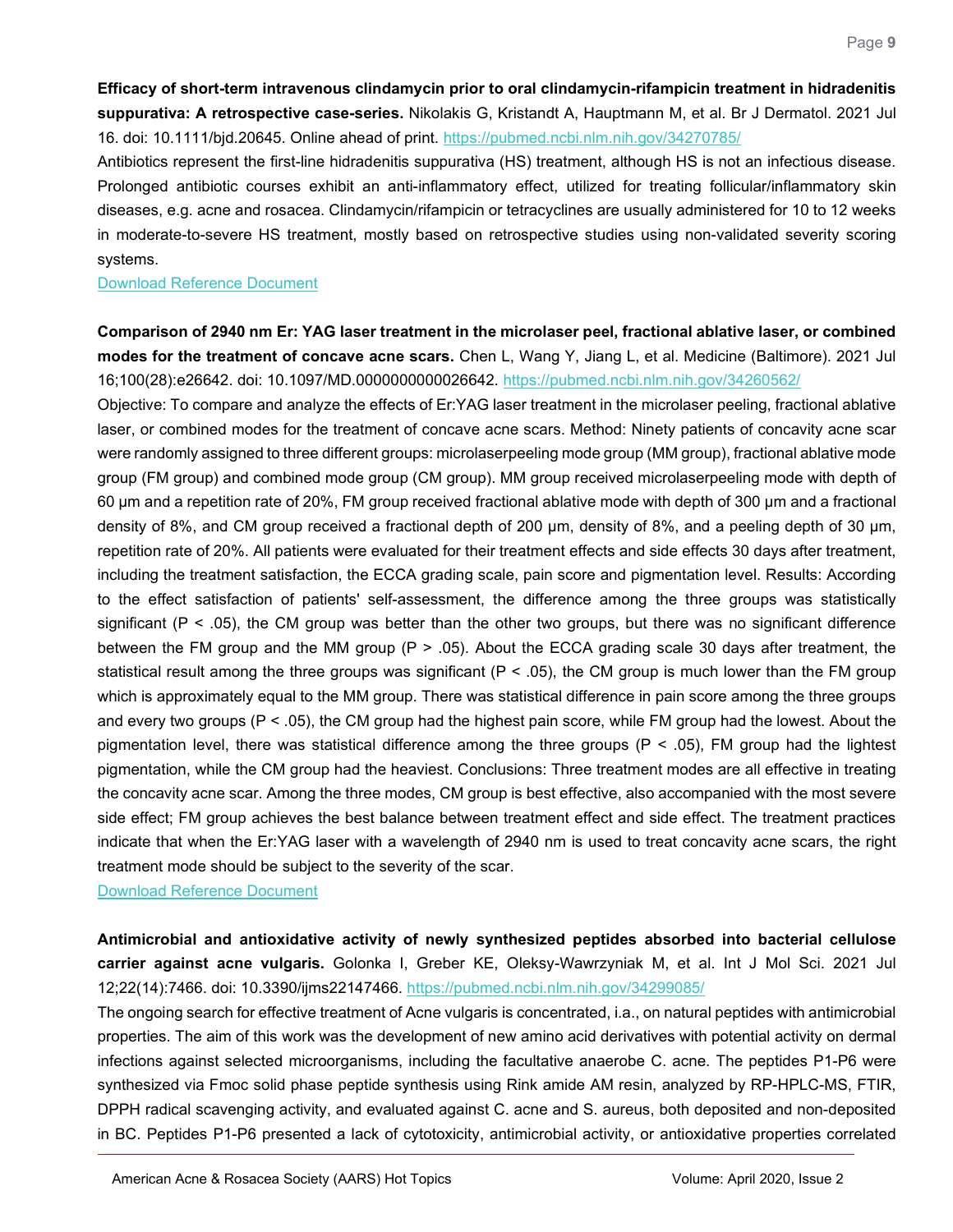with selected structural properties. P2 and P4-P6 sorption in BC resulted in variable data, i.a., confirming the prospective topical application of these peptides in a BC carrier.

[Download Reference Document](https://files.constantcontact.com/c2fa20d1101/501d49ef-2d29-4754-a310-74e6a188188d.pdf)

<span id="page-9-0"></span>**Clascoterone: A new topical anti-androgen for acne management.** Santhosh P, George M. Int J Dermatol. 2021 Jul 9. doi: 10.1111/ijd.15752. Online ahead of print.<https://pubmed.ncbi.nlm.nih.gov/34242398/>

Clascoterone is an androgen receptor inhibitor which has been approved by the United States Food and Drug Administration for the topical treatment of acne vulgaris in patients 12 years of age and older. It competes with androgens, especially dihydrotestosterone, for androgen-receptor binding and limits their binding, thus inhibiting downstream signaling of pathways involved in the pathogenesis of acne. It inhibits androgen receptor-regulated gene transcription and antagonizes lipid and inflammatory cytokine production in a dose-dependent manner in human primary sebocytes. Clascoterone is commercially available as 1% (10 mg/g) cream. Adverse effects of topical clascoterone are mild and infrequent and are mostly limited to local skin reactions. Long-term safety studies have shown an absence of systemic antiandrogenic effects like reduced libido or feminization in male participants. Clascoterone seems a promising topical drug with a novel mechanism of action that could be added to the armamentarium of therapies for acne.

<span id="page-9-1"></span>**A stereoscopic optical system for objective quantification of the change in cumulative acne scar depth following various treatment interventions.** Salameh F, Shehadeh W, Sprecher E, et al. J Cosmet Dermatol. 2021 Jul 6. doi: 10.1111/jocd.14334. Online ahead of print.<https://pubmed.ncbi.nlm.nih.gov/34228895/>

Current approaches for assessment of acne scars are subjective. We aimed to evaluate the reliability and feasibility of a new objective stereoscopic optical system for atrophic acne scars cumulative depth and monitoring therapeutic response. This retrospective case study aimed to validate accuracy and present initial data of a new, simple, noncontact, high-resolution 3D stereoscopic optical imaging system (Cherry Imaging, Yokneam, Israel) in the setting of acne scarring. Feasibility of the system was assessed by monitoring the cumulative depth of atrophic acne scars after a single treatment by means of various approaches. investigator's Qualitative Scarring Grading Score (QSGS) and patient's Self-Assessment of Clinical Acne-Related Scars (SCARS) were also calculated before and four weeks after the intervention. Scar depth measured by the imaging system correlated significantly with the actual depth of printed surface depressions. The changes in SCARS and 3D optical imaging assessments correlated significantly (R=0.68, P = 0.012), but there were no correlations between changes in QSGS and 3D optical assessment measures, or between the QSGS and SCARS results. The new stereoscopic optical system is a reliable and practical objective method for assessing the cumulative depth of atrophic acne scars and monitoring treatment response. It is more sensitive, accurate, and informative than subjective scales.

<span id="page-9-2"></span>**The impact of isotretinoin on the pituitary-ovarian axis: An interpretative review of the literature.** Abdelhamed A, Ezz El-Dawla R, Karadag AS, et al. Reprod Toxicol. 2021 Jul 2;104:85-95. doi: 10.1016/j.reprotox.2021.06.017. Online ahead of print.<https://pubmed.ncbi.nlm.nih.gov/34224824/>

Isotretinoin (13-cis-retinoic acid), a derivative of vitamin A, is used in the treatment of severe acne resulting in sebum suppression induced by sebocyte apoptosis. Isotretinoin treatment is associated with several adverse effects including teratogenicity, hepatotoxicity, and dyslipidemia. Isotretinoin's effects on endocrine systems and its potential role as an endocrine disruptor are not yet adequately investigated. This review presents clinical, endocrine, and molecular evidence showing that isotretinoin treatment adversely affects the pituitary-ovarian axis and enhances the risk of granulosa cell apoptosis reducing follicular reserve. Isotretinoin is associated with pro-apoptotic signaling in sebaceous glands through upregulated expression of p53, forkhead box O transcription factors (FOXO1, FOXO3),